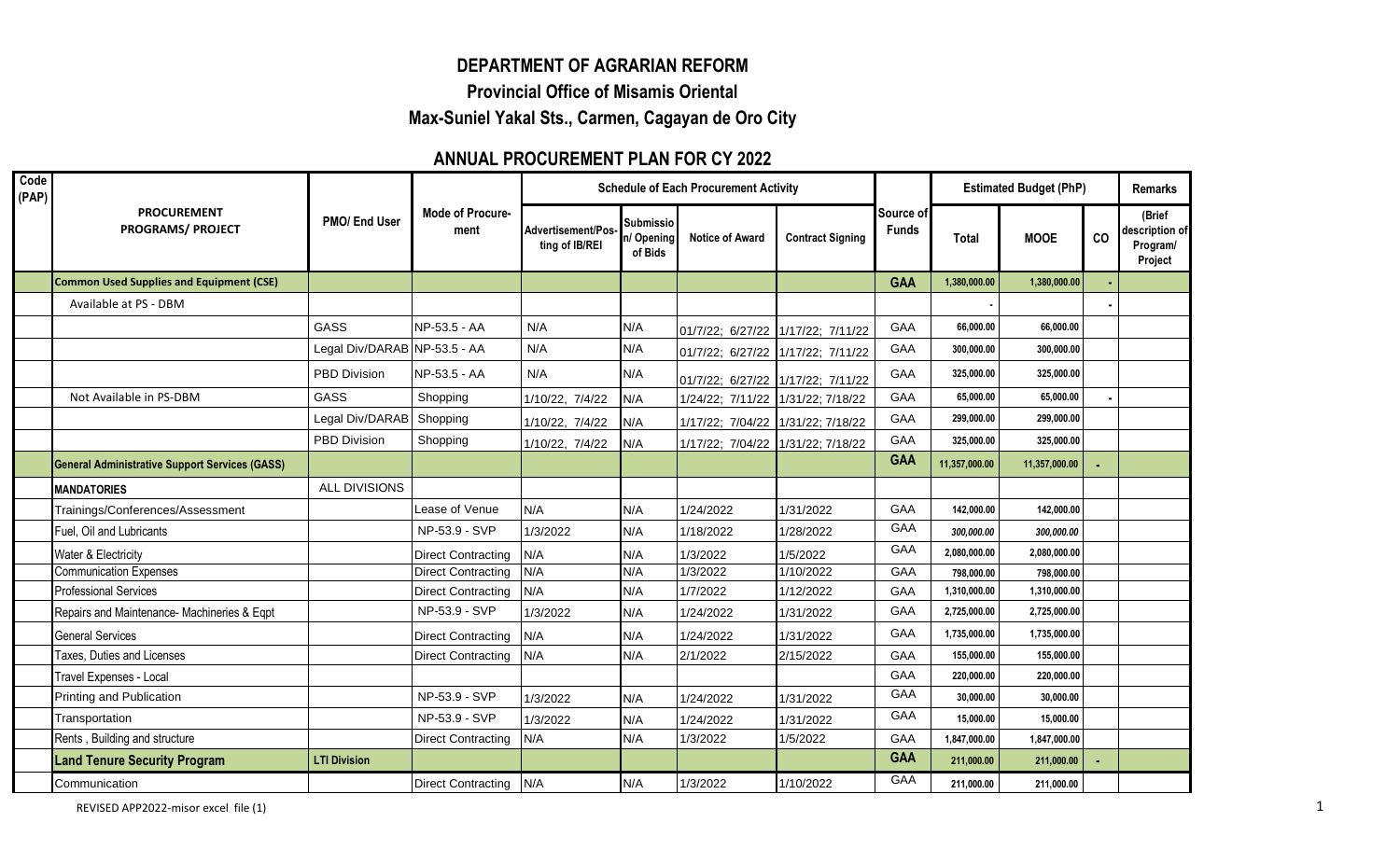| Code<br>(PAP) |                                                                          |                              | <b>Mode of Procure-</b><br>ment | <b>Schedule of Each Procurement Activity</b> |                                           |                        |                         |                           | <b>Estimated Budget (PhP)</b> |               |    | <b>Remarks</b>                                  |  |
|---------------|--------------------------------------------------------------------------|------------------------------|---------------------------------|----------------------------------------------|-------------------------------------------|------------------------|-------------------------|---------------------------|-------------------------------|---------------|----|-------------------------------------------------|--|
|               | <b>PROCUREMENT</b><br><b>PROGRAMS/ PROJECT</b>                           | PMO/ End User                |                                 | Advertisement/Pos-<br>ting of IB/REI         | <b>Submissio</b><br>n/ Opening<br>of Bids | <b>Notice of Award</b> | <b>Contract Signing</b> | Source of<br><b>Funds</b> | <b>Total</b>                  | <b>MOOE</b>   | co | (Brief<br>description of<br>Program/<br>Project |  |
|               |                                                                          |                              |                                 |                                              |                                           |                        |                         |                           |                               |               |    |                                                 |  |
|               | <b>Agrarian Justice Delivery</b>                                         | <b>Legal &amp; DARAB Div</b> |                                 |                                              |                                           |                        |                         | <b>GAA</b>                | 2,838,000.00                  | 2,838,000.00  |    |                                                 |  |
|               | Trainings/Conferences/Assessment                                         |                              | Lease of Venue                  | N/A                                          | N/A                                       | 1/24/2022              | 1/31/2022               | GAA                       | 262,000.00                    | 262,000.00    |    |                                                 |  |
|               | Fuel, Oil and Lubricants                                                 |                              | NP-53.9 - SVP                   | 1/3/2022                                     | N/A                                       | 1/18/2022              | 1/28/2022               | GAA                       | 80,000.00                     | 80,000.00     |    |                                                 |  |
|               | <b>Professional Services</b>                                             |                              | <b>Direct Contracting</b>       | N/A                                          | N/A                                       | 1/7/2022               | 1/12/2022               | GAA                       | 1,576,000.00                  | 1,576,000.00  |    |                                                 |  |
|               | Printing and Publication                                                 |                              | NP-53.9 - SVP                   | 1/3/2022                                     | N/A                                       | 1/24/2022              | 1/31/2022               | GAA                       | 20,000.00                     | 20,000.00     |    |                                                 |  |
|               | Communication                                                            |                              | <b>Direct Contracting</b>       | N/A                                          | N/A                                       | 1/3/2022               | 1/10/2022               | GAA                       | 320,000.00                    | 320,000.00    |    |                                                 |  |
|               | Transportation                                                           |                              | NP-53.9 - SVP                   | 1/3/2022                                     | N/A                                       | 1/24/2022              | 1/31/2022               | <b>GAA</b>                | 60,000.00                     | 60,000.00     |    |                                                 |  |
|               | Travel Expenses - Local                                                  |                              |                                 |                                              |                                           |                        |                         |                           | 520,000.00                    | 520,000.00    |    |                                                 |  |
|               |                                                                          |                              |                                 |                                              |                                           |                        |                         |                           |                               |               |    |                                                 |  |
|               | <b>Agrarian Beneficiaries Dev't and</b><br><b>Sustainability Program</b> | <b>PBD Division</b>          |                                 |                                              |                                           |                        |                         | <b>GAA</b>                | 8,466,000.00                  | 8,466,000.00  |    |                                                 |  |
|               |                                                                          |                              |                                 |                                              |                                           |                        |                         |                           |                               |               |    |                                                 |  |
|               | Trainings/Conferences/Assessment                                         |                              | Lease of Venue                  | N/A                                          | N/A                                       | 1/24/2022              | 1/31/2022               | GAA                       | 3,142,000.00                  | 3,142,000.00  |    |                                                 |  |
|               | Fuel, Oil and Lubricants                                                 |                              | NP-53.9 - SVP                   | 1/3/2022                                     | N/A                                       | 1/18/2022              | 1/28/2022               | GAA                       | 195,000.00                    | 195.000.00    |    |                                                 |  |
|               | <b>Professional Services</b>                                             |                              | <b>Direct Contracting</b>       | N/A                                          | N/A                                       | 1/7/2022               | 1/12/2022               | GAA                       | 370,000.00                    | 370,000.00    |    |                                                 |  |
|               | Repairs and Maintenance (Machinery & Eqpt)                               |                              | NP-53.9 - SVP                   | 1/3/2022                                     | N/A                                       | 1/24/2022              | 1/31/2022               | GAA                       | 10,000.00                     | 10,000.00     |    |                                                 |  |
|               | Subsidies                                                                |                              | NP-53.9 - SVP                   | N/A                                          | N/A                                       | 3/7/2022               | 3/16/2022               | GAA                       | 3,648,000.00                  | 3,648,000.00  |    |                                                 |  |
|               | Printing and Publication                                                 |                              | NP-53.9 - SVP                   | 1/3/2022                                     | N/A                                       | 1/24/2022              | 1/31/2022               | GAA                       | 5,000.00                      | 5,000.00      |    |                                                 |  |
|               | <b>Transportation and Delivery</b>                                       |                              | NP-53.9 - SVP                   | 1/3/2022                                     | N/A                                       | 1/24/2022              | 1/31/2022               | GAA                       | 5,000.00                      | 5,000.00      |    |                                                 |  |
|               | Travel Expenses - Local                                                  |                              |                                 |                                              |                                           |                        |                         |                           | 1,031,000.00                  | 1,031,000.00  |    |                                                 |  |
|               | Communication                                                            |                              | <b>Direct Contracting</b>       | N/A                                          | N/A                                       | 1/3/2022               | 1/10/2022               | GAA                       | 60,000.00                     | 60,000.00     |    |                                                 |  |
|               |                                                                          |                              |                                 |                                              |                                           |                        |                         |                           |                               |               |    |                                                 |  |
|               | <b>GRAND TOTAL</b>                                                       |                              |                                 |                                              |                                           |                        |                         | <b>GAA</b>                | 24,252,000.00                 | 24,252,000.00 |    |                                                 |  |
|               |                                                                          |                              |                                 |                                              |                                           |                        |                         |                           |                               |               |    |                                                 |  |